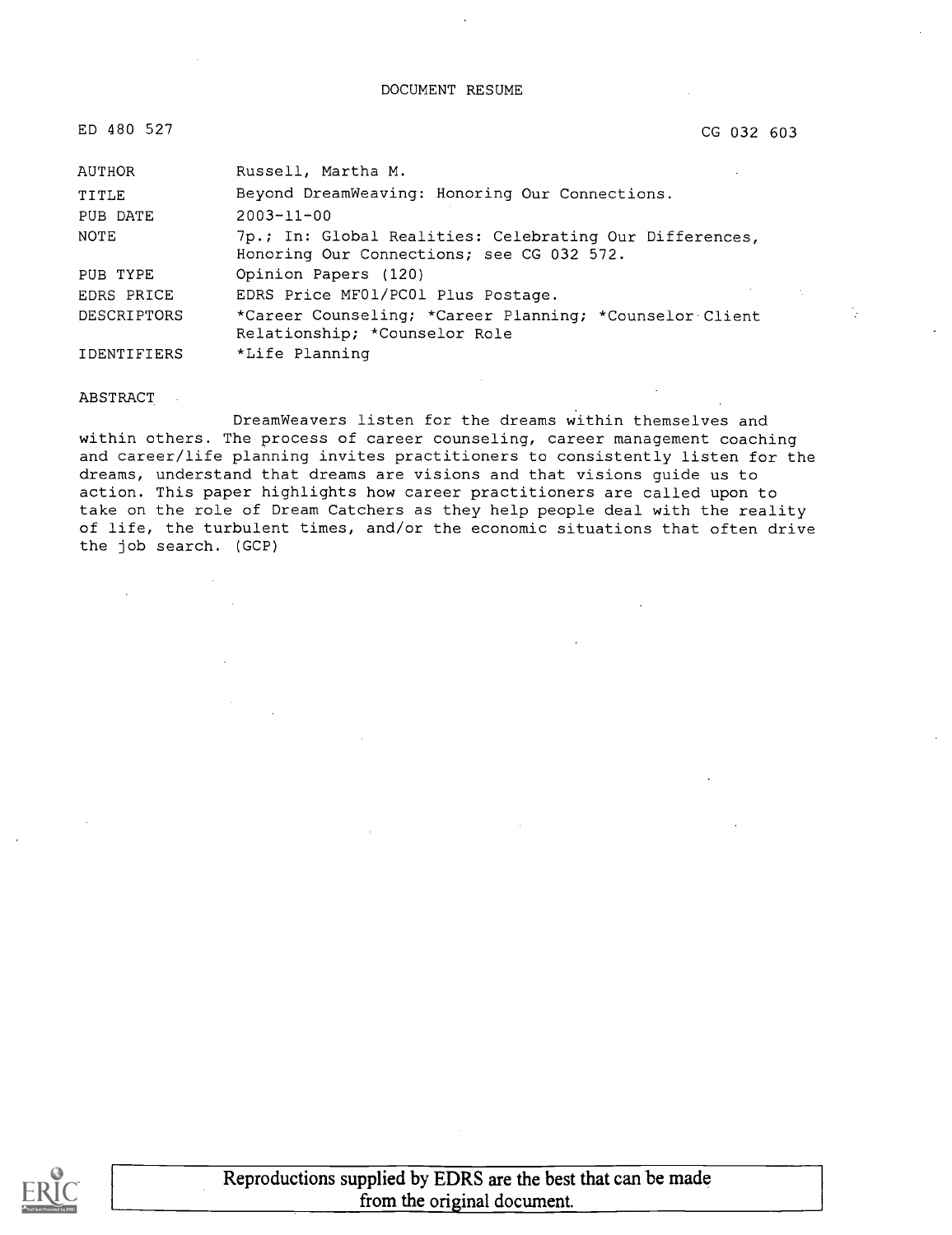# ED 480 527

### Beyond Dream Weaving: Honoring Our Connections

by Martha M. Russell



- ct Minor changes have been made to improve reproduction quality
- Points of view or opinions stated in this document do not necessarily represent official OERI position or policy.

2

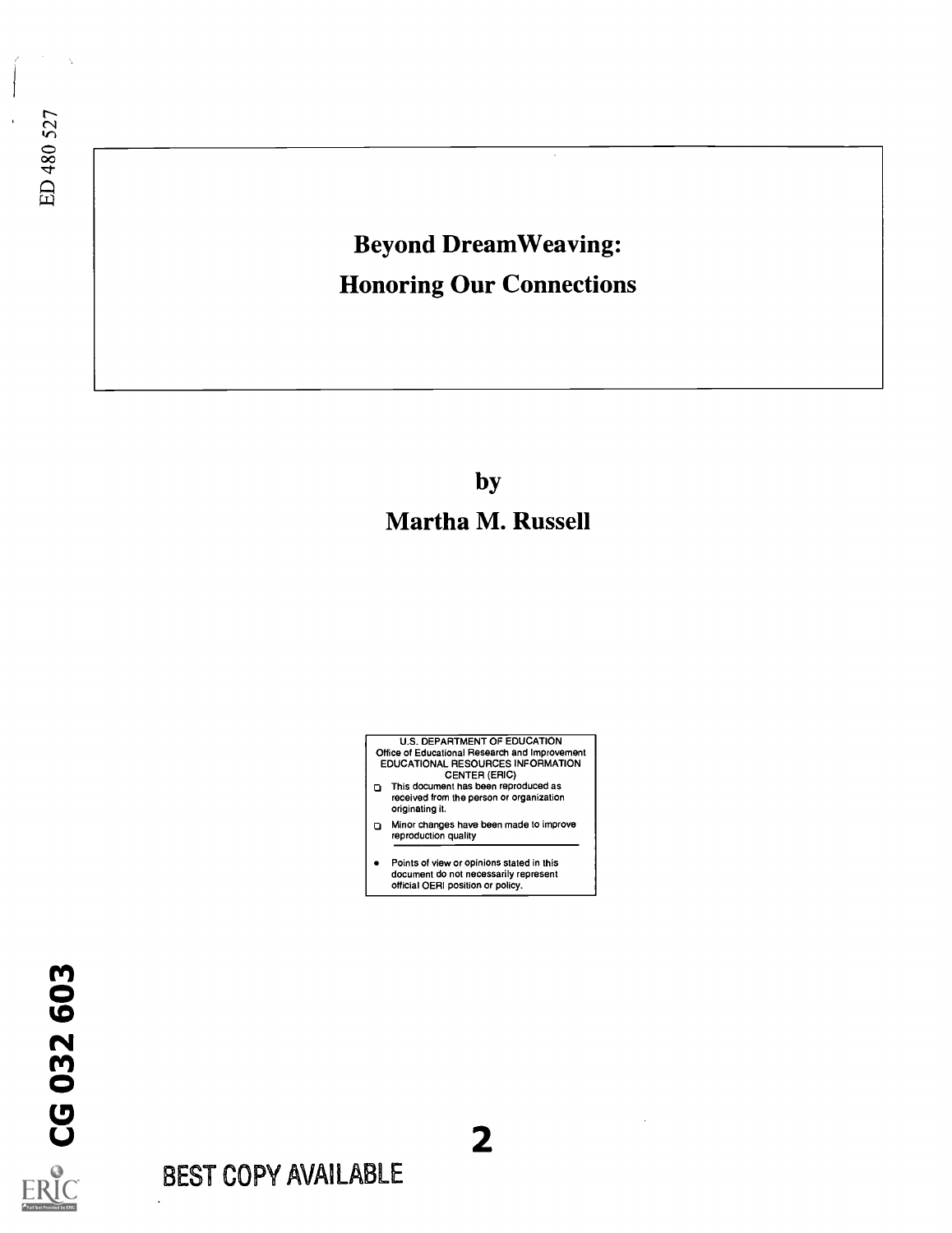## Beyond Dream Weaving: Honoring Our Connections

Martha M. Russell

#### Introduction

Dream Weavers listen for the dreams within themselves and within others. The process of career counseling, career management coaching and career/life planning invites us to consistently listen for the dreams, understand that dreams are visions and that visions guide us to action. This process asks us to identify the qualities of the visionary in each of us and to recognize them in each other. Importantly it allows us to connect the threads that can be woven together so that dreams can become realities. Jane Yolen's folk tale, Dream Weaver, states that "our myths, our crafted visions, our shaped dreams are a rehearsal of things to come." Isn't this the stuff that life is made of?

Yet, often our profession causes us to take on the role of Dream Catcher as we help people deal with the reality of life, the turbulent times, and/or the economic situations that often drive the job search. Dream Catchers have been identified as those that shut down ideas and innovations, in spite of the best intentions of helping (Russell, 1999). Sometimes we impose a dose of reality because of work setting structure, agency mission, time constraints or our own personal challenges and beliefs. At times, we, as members of this career development profession, have watched the trends, and interpreted the current labor market data, and while we sincerely want to help those who seek our assistance, we also work within the constraints of accessibility and our own job security.

Somewhere between the vision and immediate reality lies an undeniable quest. How do hope, meaning, spirituality, and reality flow together successfully? What are some of the barriers and challenges that we face personally and professionally? How can we take broken threads of the past and harsh realities of the present and weave them all into an inspiring vision of the future? How do we do this for ourselves as well as for our clients?

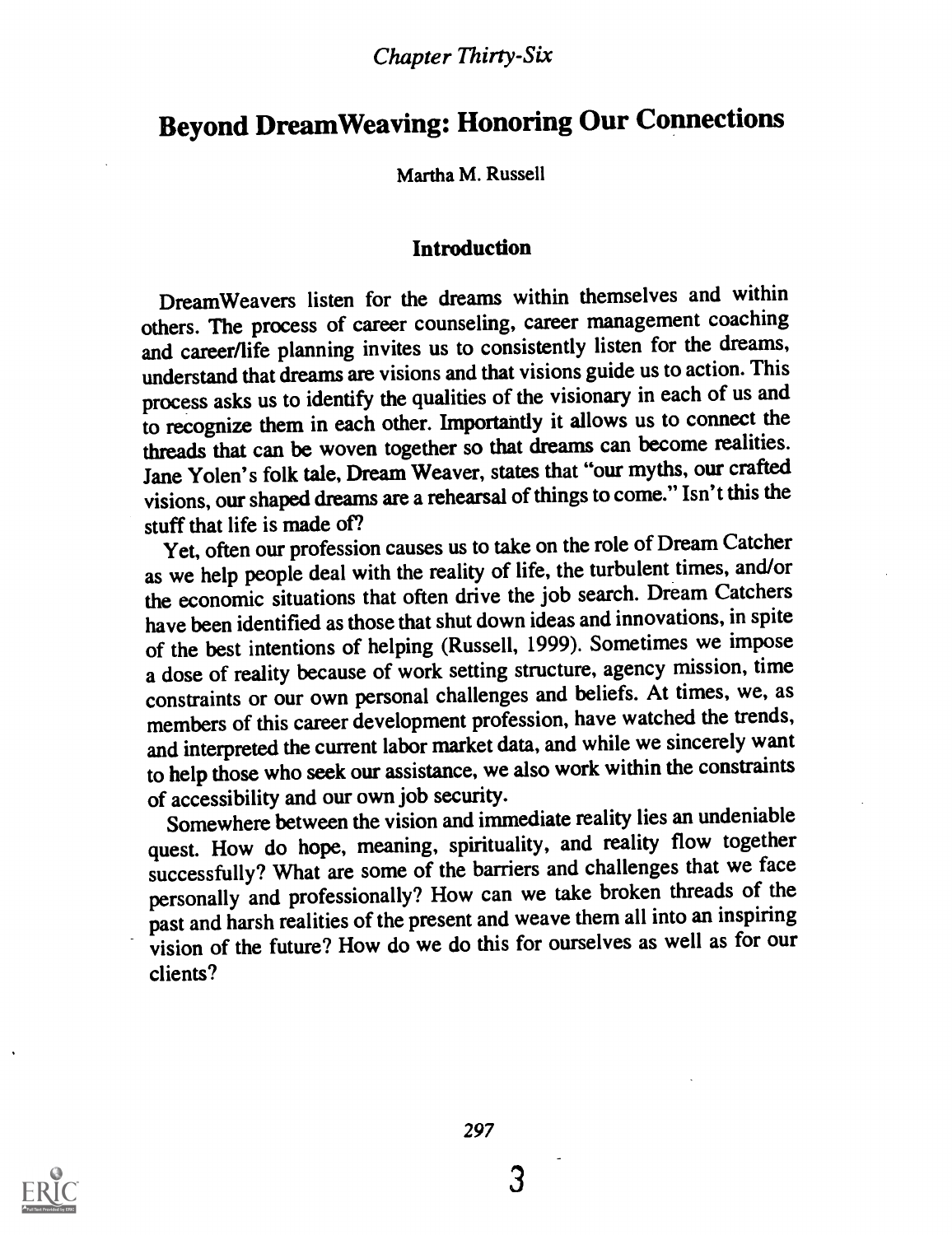#### Listen for the Dreams

"Power to be career counselors resides in our souls and our spirits."

-Richard Bolles

Dream Weavers encourage and empower individuals by helping them develop no matter how flawed the initial thought or concept may appear to be at first glance (Russell, 1999). Dream Weavers believe in the above quote by Richard Bolles because they experience that power and respect their experiences. They strive to listen to the core of the dream and want the best for themselves and for others, whatever that best may be. It means being able to understand the role of life planning, decision making and setting goals.

Sometimes it helps to step back and explore our dreams. Taking time to reflect on the past can enable us to understand our own patterns.

- $\bullet$  What got you into this profession to begin with? What were your motivators/dreams?
- What steps did you take to translate your dreams into reality?

That initial dream of being a career development professional produced energy. That energy allowed us to balance school, family, work and a sporadic social life. It enabled us to get that degree, certificate or additional training even when we questioned the direction we were taking. It motivated us to seek the job that would allow us to work with the student, the adult, the retiree, the person we were trained to help. It gave us the ability to risk starting a business, promoting a program, joining a team or taking on a consulting contract. We were on our way.

And yes, we met challenges along the way. Often we were faced with the same challenges our clients face. Joanne Ciulla, author of The Working Life, subtitled her book, The Promise and Betrayal of Modern Work. She talks about the reasons that we work, the historical role of work in our lives and the challenges faced throughout the decades. She addresses all workers, regardless of their profession or their socio-economic status. Ciulla, a philosopher, poses excellent questions and ideas that fall between of work asks us to examine our belief systems and our behaviors. She invites us to recognize barriers for what they are, explore options, and develop effective decision-making skills.

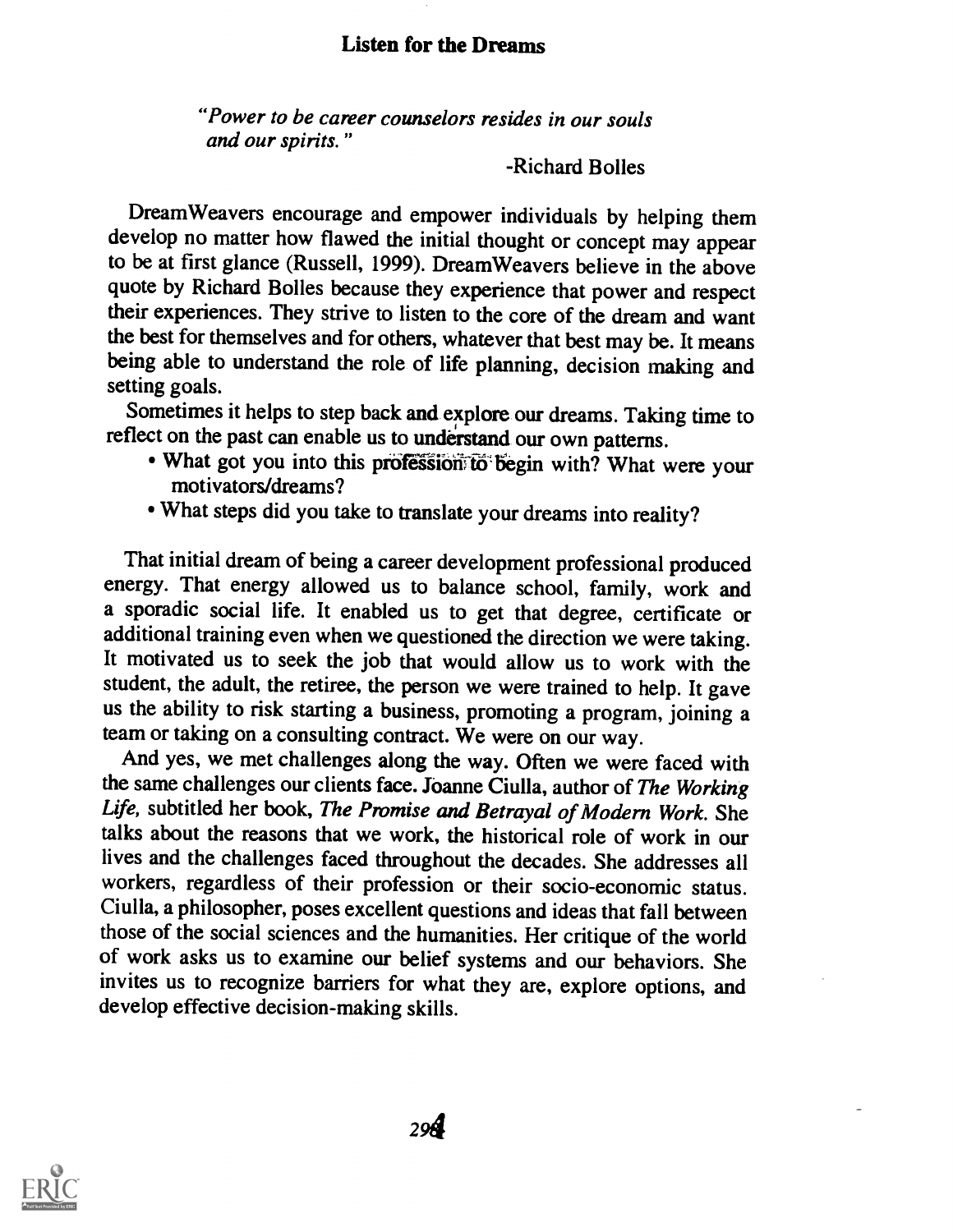#### Address the Challenges

We face challenges daily in our profession. Some of those we can dismiss quite readily. Others have a tendency to linger or resurface year after year.

#### Movement In The World of Work

My early work experience was in the area of temporary employment. First as a temp, then as an account rep for a temporary firm and finally as the owner/operator of a temporary agency. Along the way I struggled with the definition and role of a contingent labor force. That was over 25 years ago and it is of interest to me that we still suspect any work trend that isn't the traditional permanent employment between employer and employee. Writers, economists and social psychologists have explored the role of the temporary worker, the just-in-time labor force, the "dejobbing" of America (Bridges, 1994). One of the latest has been the work of Daniel Pink, who researched and documented the flow of workers in Free Agent Nation: The Future Of Working For Yourself (2001). We may dismiss the entrepreneurial message without recognizing the societal trend and the overall movement it presents.

Often members of our own profession listen, react, and step back into expectation of the traditional mode of work, job searching and life planning-sometimes from fear for our own "employment contract," our lack of understanding of work outside of our realm, and sometimes from a lack of inertia. We listen to conference speakers and their innovative ideas, buy the books and review the concepts which we discuss among ourselves. And then they get lost in the rapid pace and immediate needs of turbulent times.

#### Pmfessional Identity

We continue to struggle with titles and boundaries for the work that we do. We get caught in the struggle between being a DreamWeaver and helping individuals on a quest for meaning and fulfillment while meeting immediate needs that leave little room for dreams. Programs are created and ideas are presented only to have budgets slashed and promises dashed. We aren't sure where we are going which results in a confused message to the public. As we struggle with these issues, others come forward and provide services. One example is the continued debate between career coaching and career counseling. Another example is in the area of the aging workforce including pre-retirement planning. A review of current literature uncovers theories and practices from the human resource profession with little input from the field of career development. Additionally, financial planners have led the way in discussing retirement



÷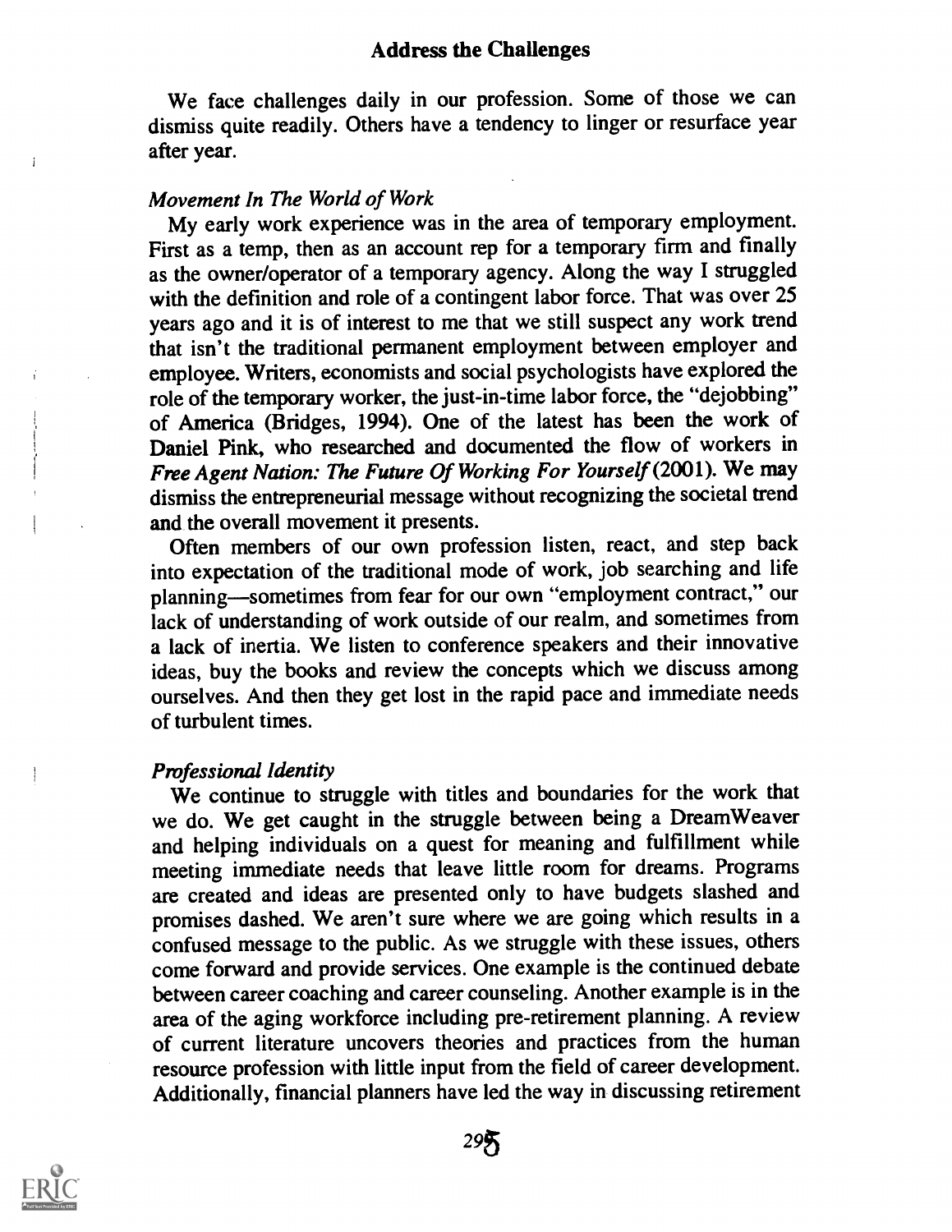topics with very little, if any, mention of career/life planning. It has only been in the last few years that career development professionals have addressed this population. We struggle to catch up and have lost opportunities to be leaders in the swell of retiring baby boomers.

#### Leadership and Advocacy

Strong professional identity can result in opportunities for leadership and advocacy for our profession as well as our clients. Strong professional unity can also result in recognition for the leadership that has been demonstrated regularly in our profession. A book by Malcolm Gladwell (2002) has the following message on the back cover: "The Tipping Point is that magic moment when an idea, trend, or social behavior crosses a threshold, tips, and spreads like wildfire." His theory, the Tipping Point, requires that we reframe how we think about the world. Career development has moved into career management and reshaped the idea of when career decisions are made: Twenty years ago we focused on midlife career change as a new concept; now, it is a common reality. There are many other career related themes that need the same kind of leadership and advocacy so that we can continue-to have those magical moments. We can make a monumental difference.

#### Collaboration

It is only when we collaborate with others that we can begin to make a major difference. Those alliances enable us to listen to our dreams and those of others and to act on those dreams. We learn to respect the visionary abilities in each person and the Dream Weaving process can be embraced for an individual, for a profession and for a society. New structures of collaboration are born and reach across disciplines and across cultures.

#### Honoring Our Connections

At the basis of this collaboration is the concept of honoring our connections. Honor comes from the heart and is demonstrated in multiple ways. It requires us to be genuine, focused and open to new ideas. It means that we support and nurture each other even when it doesn't fit our structure. It means that we take the time to actively listen to the dreams that guide us and that we allow others to do the same. We listen to the dreams of other disciples and invite them to join us in the reshaping of the world of work. Together we design innovative programs and practices that acknowledge multiple needs and multiple abilities. Weuse our professional connections wisely by honoring our differences and collaborating in ways yet undiscovered. We help each other understand the work that we do. We share in the risks and the benefits. Together we promote leadership and

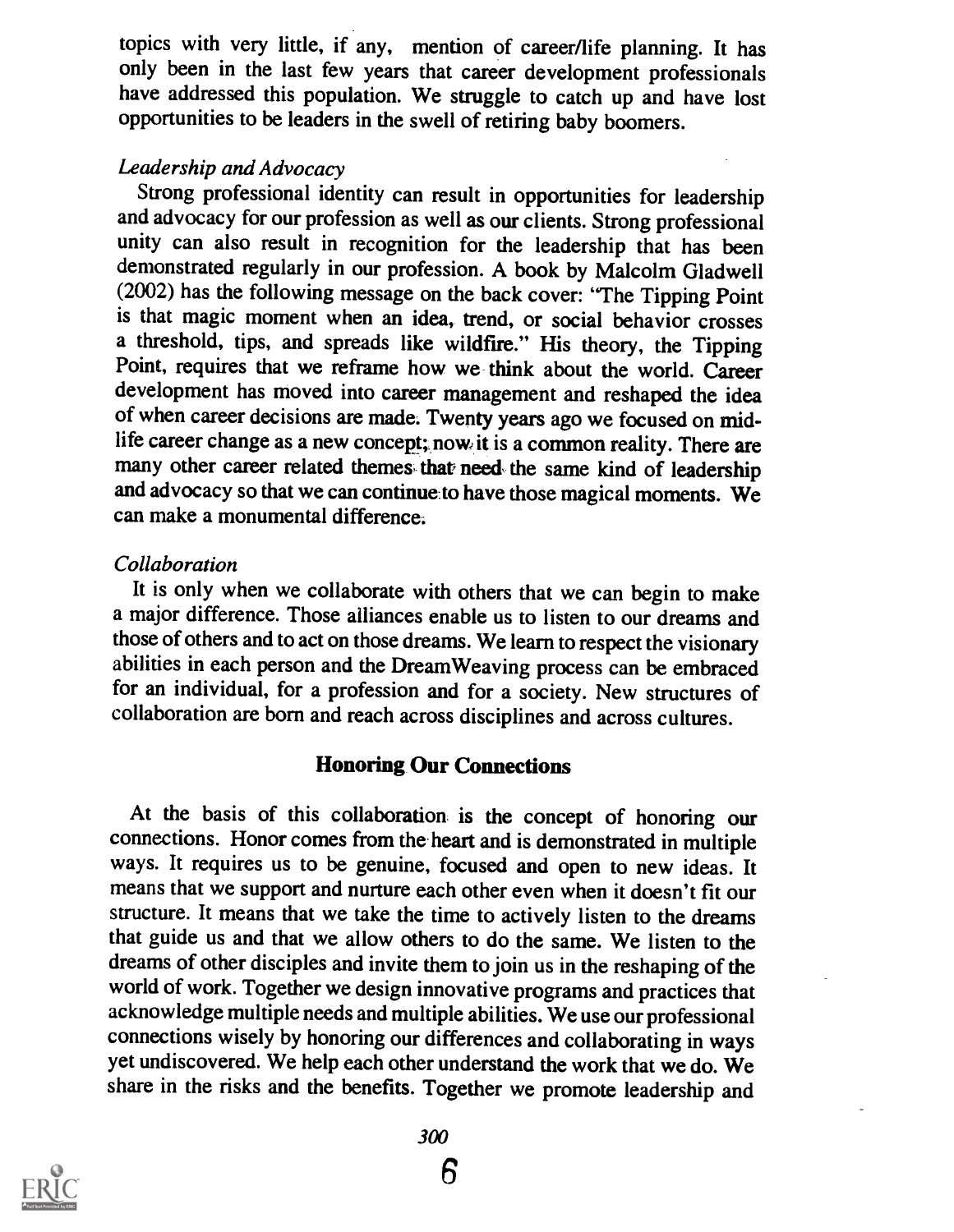serve as advocates to make a difference.

We celebrate the process by continuing to dream our dreams. We demonstrate our passion in ways that honor our profession. We stay engaged regardless of the world around us. We continue to be active listeners to the dreams of others. We demonstrate patience in allowing others their own process. We take steps to collaborate and address the challenges that confront us. We take care of ourselves so that we can continue to give to others. We honor our role as Dream Weavers.

> "Reach high, for stars lie hidden in your soul. Dream deep, for every dream precedes the goal." Unknown

#### References

- Bridges, W. (1994). Jobshift: How to prosper in a workplace without jobs. Menlo Park: Addison-Wesley Publishing Company.
- Canaff, A. L. (1997). Later life career planning: A new challenge for career counselors. Journal of Employment Counseling, 34 (2) 85-93.
- Ciulla, J.B. (1998). The working life: The promise and betrayal of modern work. Third Rivers Press.
- Gladwell, M. (2002). The tipping point: How little things can make a big difference. New York: Little Brown and Company.
- Herr, E. L. (2002). Adult career development: Some perspectives on the future. In Niles, S. (Ed), Adult career development: Concepts, issues and practices. National Career Development Association, 389-396.
- Pink, D. (2001). Free agent nation: The future of working for yourself. New York: Warner Business Books.
- Russell, M. (1999). DreamWeaver Kit. Amboy, Washington: Sawdust Press.



ウ